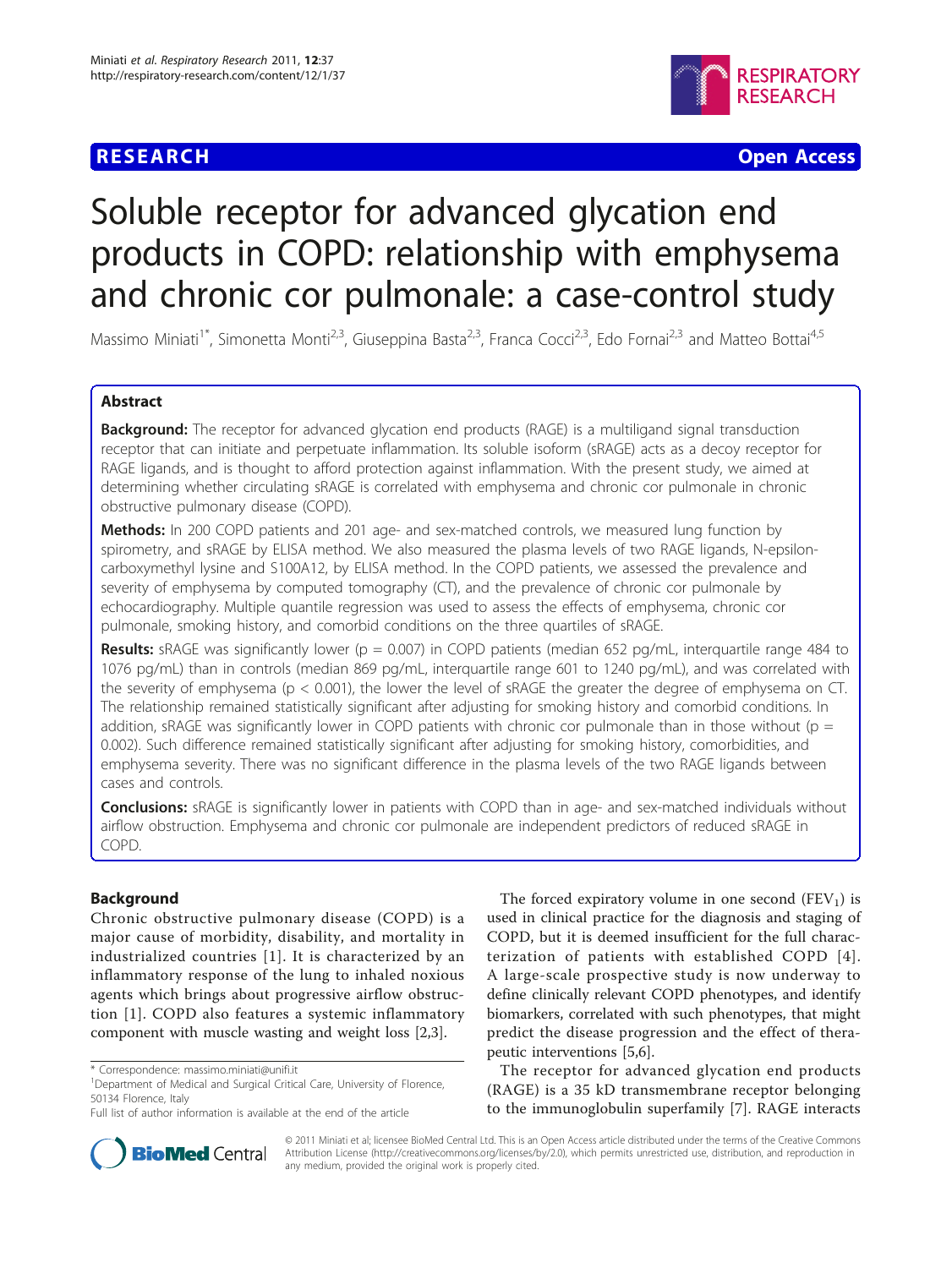with a variety of ligands including amyloid peptide, N-epsilon-carboxymethyl lysine (CML), S100 proteins, and the DNA-binding protein "high mobility group box 1" (HMGB1) [[8](#page-7-0)]. Binding of RAGE with its ligands is thought to trigger a pro-inflammatory gene activation [[9\]](#page-7-0).

Soluble RAGE (sRAGE), an isoform of RAGE lacking transmembrane and cytosolic domains, acts as a decoy receptor for RAGE ligands in the extracellular compartment, and is believed to afford protection against inflammation and cell injury [[10](#page-7-0)]. Reportedly, sRAGE levels are reduced in patients with coronary artery disease, rheumatoid arthritis, and idiopathic pulmonary fibrosis as compared with healthy subjects [[11](#page-7-0)-[14\]](#page-8-0).

In a study comprising 61 patients with COPD and 42 healthy controls, Smith and coworkers showed that sRAGE is significantly correlated with  $FEV<sub>1</sub>$  as percent predicted, the greater the degree of airflow obstruction the lower the plasma concentration of sRAGE [[15](#page-8-0)].

Recently, Ferhani et al. [[16](#page-8-0)] reported that RAGE is over-expressed in the airway epithelium and in the airway smooth muscle of smokers with COPD, and colocalizes with HMGB1. In that study, the circulating levels of sRAGE were not measured.

With the present study, we aimed at establishing whether plasma levels of sRAGE and of its ligands CML and S100A12 are correlated with the presence and severity of emphysema in a sample of 200 patients with COPD who were recruited into a multicenter European study on genetic susceptibility to the development of COPD. An equal sample of subjects without airflow obstruction served as controls.

As a secondary end-point, we looked for an association between sRAGE and chronic cor pulmonale in COPD.

# Methods

## Sample

The study sample included 200 patients with COPD and 201 controls who were part of a larger cohort enrolled in a case-control study aimed at assessing genetic susceptibility to the development of COPD [\[17](#page-8-0)-[20](#page-8-0)].

The subjects, all white Caucasian, were evaluated at the outpatient clinic of the CNR Institute of Clinical Physiology, Pisa, Italy, between November 1, 2001 and September 30, 2003. Potential candidates were contacted through the family physicians in the city of Pisa.

Criteria for case recruitment were: (a) firm clinical diagnosis of stable COPD, (b) airflow obstruction as indicated by a post-bronchodilator ratio of forced expiratory volume in one second over forced vital capacity (FEV<sub>1</sub>/FVC) <0.7 and FEV<sub>1</sub> ≤70% of the predicted value [\[21\]](#page-8-0), and (c) smoking history  $\geq$  20 pack-years.

Patients were excluded from the study if they had an established diagnosis of asthma, chronic lung disorders other than COPD or lung cancer, history of atopy, known alpha-1-antitrypsin deficiency, or a serum alpha-1-antitrypsin concentration <1.0 g/dL. Patients were also excluded if they had had a clinically confirmed acute exacerbation in the 4 weeks preceding the study entry.

By study design, the controls were recruited to match the COPD patients on age and gender. All the controls were current or former smokers with a smoking history ≥20 pack-years. Only individuals with no airflow obstruction were included in the control group  $(FEV_1 /$ FVC >0.7; FVC and  $FEV_1$  >80% of the predicted value). Individuals were excluded from the control group if they had a history of chronic lung disease or atopy, a family history of COPD, or had had an acute respiratory infection in the 4 weeks preceding the study entry.

## Study protocol

The protocol was approved by the local ethics committee (Comitato Etico, Azienda Ospedaliero-Universitaria Pisana, Pisa, Italy). Before entering the study, an informed written consent was obtained from all the subjects.

Detailed clinical history and physical examination were obtained in each participant. Definitions of comorbid conditions are reported in the online additional file. Lung function studies included the measurement of FVC and  $FEV<sub>1</sub>$  (before and after bronchodilator), and of single breath diffusing capacity of the lung for carbon monoxide ( $DL_{CO}$ ). Spirometry, and  $DL_{CO}$  measurements were performed in conformity with the ATS/ERS standards [[22,23\]](#page-8-0). The severity of COPD was staged according to the GOLD guidelines [[1\]](#page-7-0).

Chronic cor pulmonale was rated present if there was evidence of persistent enlargement of the right ventricle on at least two consecutive echocardiographic studies obtained in the year preceding the study entry. Diagnostic criteria included an end-diastolic right ventricular diameter >26 mm in the parasternal long-axis view, or a ratio of right-to-left end-diastolic ventricular diameter >1 in the apical four-chamber view [[24\]](#page-8-0). Right ventricle hypertrophy was rated present if the thickness of the right ventricular free wall was  $\geq 7$  mm in the subcostal view [\[24](#page-8-0)].

Postero-anterior and lateral digital chest radiographs were obtained in all the subjects at the time of enrollment in the study, and were examined by two chest physicians for the presence of heart and pulmonary abnormalities. The COPD patients were also invited to complete a self-administered quality-of-life questionnaire [[25](#page-8-0)]. Upon inclusion, a blood sample (in lithium heparin) was obtained from all the subjects for genomic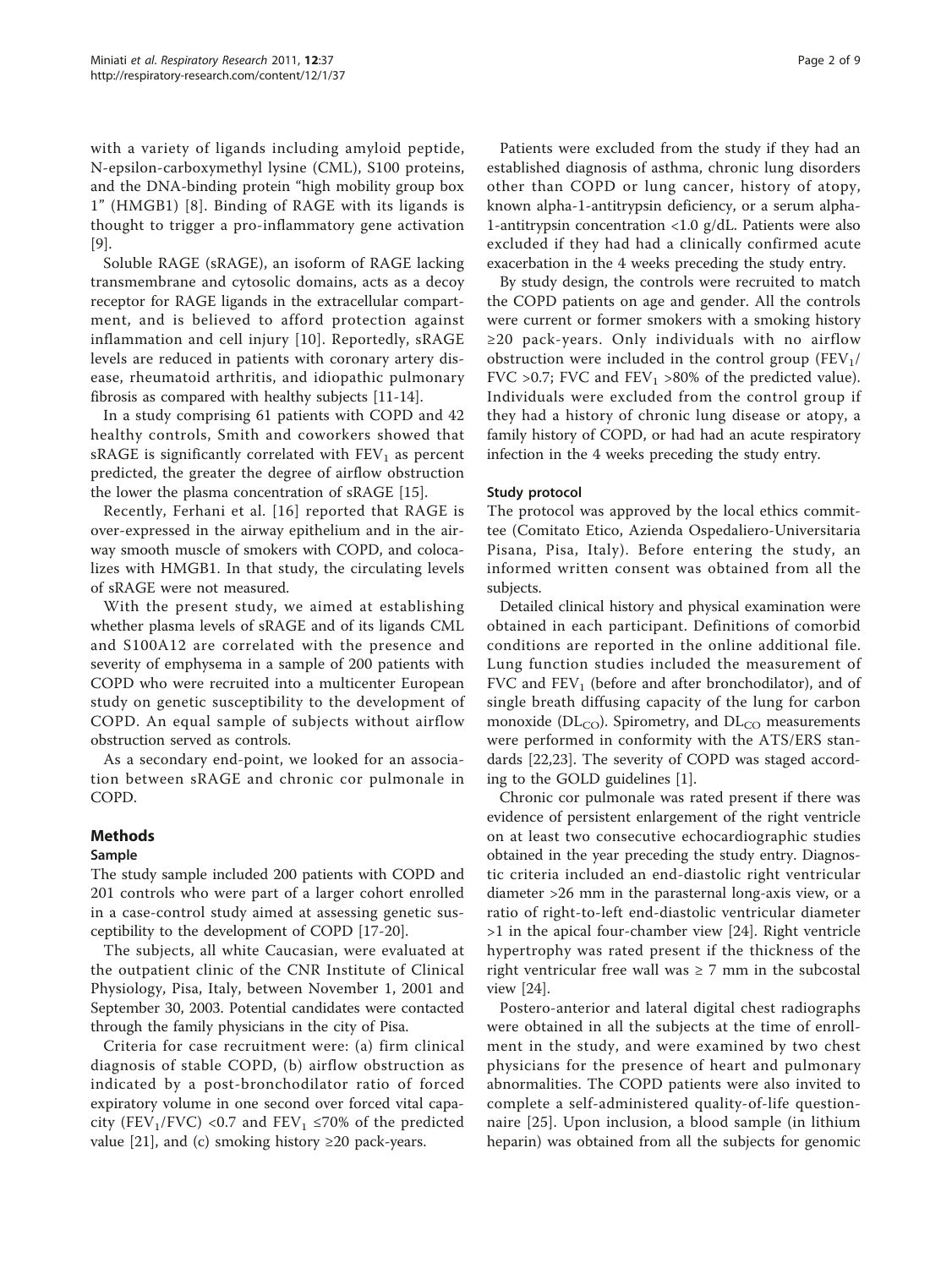studies. Plasma aliquots were stored at -80°C until futher processing.

# Measurement of sRAGE

The plasma concentration of sRAGE was determined using a double-sandwich ELISA method (DuoSet ELISA kit, R&D Systems, Minneapolis, MN). The methodology is described in full elsewhere [\[26](#page-8-0)], and is reported briefly in the online additional file. With this assay, the lower limit of detection of sRAGE is 21.5 pg/mL [[26\]](#page-8-0). Our ELISA method measures total sRAGE because it utilizes an antibody directed against the extracellular domain, so it cannot distinguish the shedded isoform from the splice variant of RAGE (also known as endogenous secretory RAGE, or esRAGE).

We also measured the plasma concentrations of two RAGE ligands, CML and S100A12, by ELISA method (see online additional file). CML can be generated on proteins by a myeloperoxidase-dependent pathway when neutrophils are activated [[27\]](#page-8-0). Similarly, S100A12 is secreted by cytokine-activated neutrophils [[28](#page-8-0)]. Since COPD is characterized by neutrophil activation, we thought it appropriate to measure the circulating levels of the two ligands in our study sample.

# Computed tomography

Computed tomography (CT) of the thorax was obtained in COPD patients within three months of their recruitment into the study. It was performed on a Toshiba Aquilion 64 detector row scanner (Toshiba, Japan) with the patient breath-holding at full inspiration for 10 seconds. Acquisition setting was 120 kVp with mAs modulated according to the patient's attenuation as assessed before scan acquisition (range, 60 to 250 mAs). Slice thickness was set at 0.65 mm. No contrast medium was infused. Scans were reconstructed in the axial, sagittal and coronal planes. Images were viewed using a window level of -600 Hounsfield Units (HU) and a width of 1,500 HU, and were examined independently by a chest radiologist and a chest physician for the presence of areas of low attenuation and vascular disruption. The two raters were blinded to clinical and lung function data.

Maximum intensity projection technique was used to evaluate vascular disruption, and minimum intensity projection to highlight focal areas of low attenuation in the lung parenchyma [[29\]](#page-8-0).

The severity of emphysema was scored on a nonparametric scale from 0 (no emphysema) to 100 using the panel-grading (PG) method of Thurlbeck et al. [[30\]](#page-8-0). This consists of 16 inflation-fixed, paper-mounted, midsagittal whole lung sections that are arranged at intervals of 5 between 0 and 50, and at intervals of 10 between 60 and 100. A score of 5 or less is consistent with trace emphysema, a score of 10 to 30 indicates mild emphysema, a score >30 to 50 moderate emphysema, and a score >50 to 100 severe emphysema [[30](#page-8-0)]. In scoring emphysema on CT, the two raters examined sagittal lung sections, and gave them the score of the standard most closely similar, or a score between two standards. Examples are shown in the online additional file. The PG scores by the two independent raters were averaged.

# Statistical analysis

Differences between and within groups were assessed by Fisher's exact test for the categorical variables, and by Mood's median test for the continuous variables. Continuous variables in the text and in the tables are reported as median and interquartile range (IQR). The scatter plot of the PG of emphysema by the two independent raters was tested for departure from perfect agreement by fitting a simple linear regression model and testing the null hypothesis that the intercept is equal to zero and the slope is equal to one, jointly.

We utilized the data from the 200 COPD patients and the 201 age and sex-matched controls to estimate the effects on the three quartiles  $(25^{th}, 50^{th},$  and  $75^{th}$  percentile) of sRAGE of the following variables: pack-years of smoking, coronary artery disease, diabetes mellitus, dyslipidemia, airflow obstruction as reflected by  $FEV<sub>1</sub>%$ predicted, and emphysema on CT. Airflow obstruction was dichotomized as absent ( $FEV_1>80%$ ) or present (FEV<sub>1</sub><80%). Emphysema was categorized as absent, mild, moderate, or severe based on the PG score. "Absent" emphysema with no airflow obstruction was the reference category. We tested for trends across the varying degrees of severity of emphysema. We included chronic cor pulmonale in a secondary analysis. Sex and age were matching variables by design, and their effect could not be assessed. The potential dependence of the observations within each matched group was taken into account by using cluster bootstrap for the inference on the three quartiles of sRAGE. The statistical analysis was performed with Stata version 10 (StataCorp, College Station, TX).

# Results

# Sample characteristics

The baseline characteristics of the study sample are summarized in table [1.](#page-3-0) The control subjects were matched to the COPD patients on age and gender, and did not differ from them with regard to body mass index (BMI). The proportion of current smokers was nearly identical in the two groups, but the cumulative exposure to cigarette smoking was significantly higher in COPD than in controls. The two groups had a similar prevalence of comorbid conditions.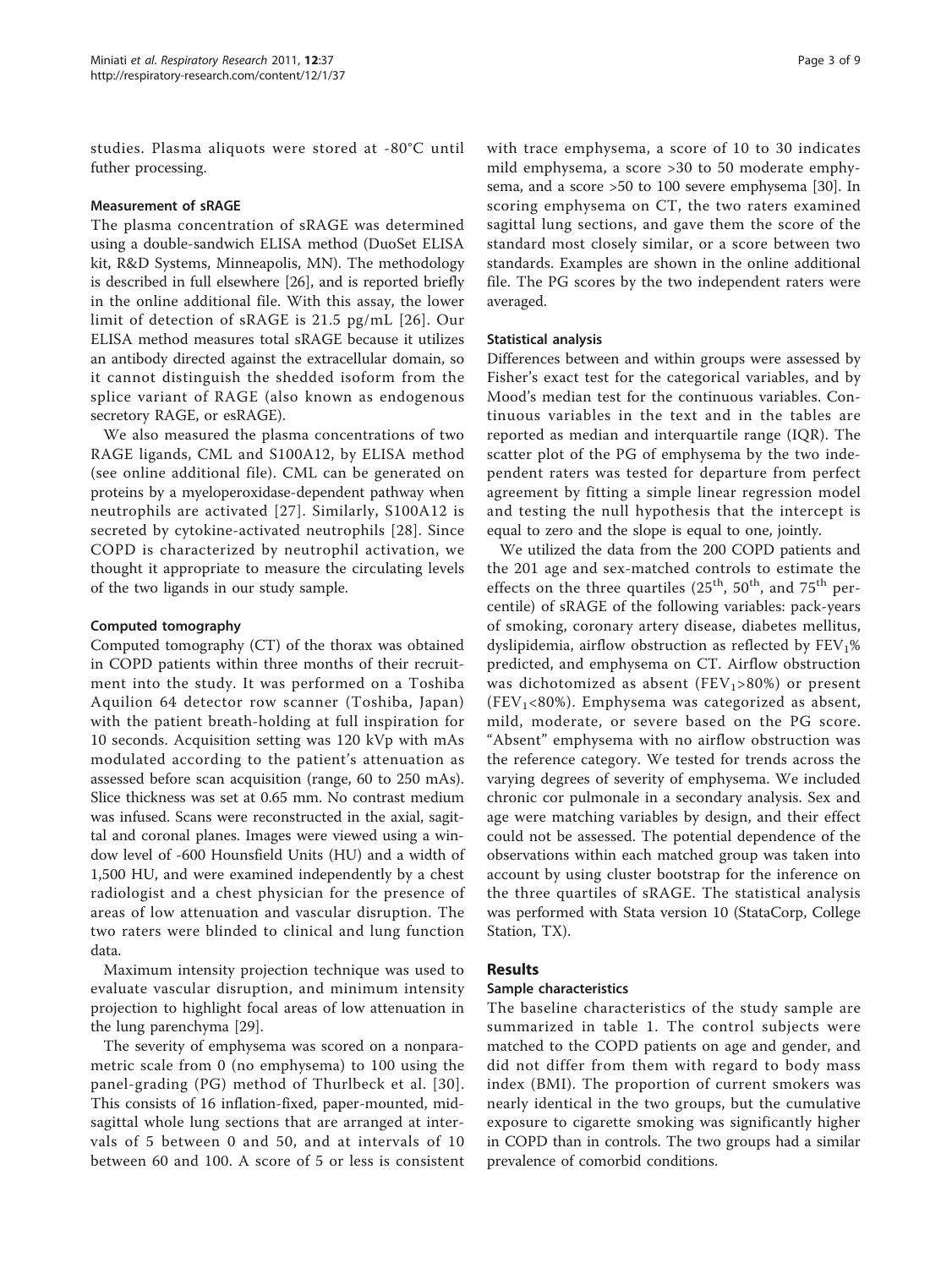<span id="page-3-0"></span>Table 1 Baseline characteristics of the study sample

| <b>Characteristics</b>          | <b>COPD</b><br>$(n = 200)$ | No COPD<br>$(n = 201)$ | P-value |
|---------------------------------|----------------------------|------------------------|---------|
| Age, years                      | 66 (61-70)                 | 65 (61-70)             |         |
| Male sex                        | 178 (89)                   | 172 (86)               | 0.369   |
| BMI (kg/m <sup>2</sup> )        | 27 (24-31)                 | 28 (25-30)             | 0.508   |
| Current smoker                  | 97 (49)                    | 101 (50)               | 0.766   |
| Pack-years of smoking           | 48 (39-60)                 | 40 (33-50)             | < 0.001 |
| $FEV1$ , % predicted            | 54 (42-65)                 | 95 (88-105)            | < 0.001 |
| $DLCO$ , % predicted            | 76 (58-86)                 | 96 (86-108)            | < 0.001 |
| Chronic mucous hypersecretion   | 116 (58)                   | 46 (23)                | < 0.001 |
| Chronic cor pulmonale           | 47 (24)                    | 0(0)                   | < 0.001 |
| Emphysema                       | 87 (44)                    | 0(0)                   | < 0.001 |
| Comorbidity                     |                            |                        |         |
| Systemic arterial hypertension  | 95 (48)                    | 75 (37)                | 0.043   |
| Coronary artery disease         | 59 (30)                    | 55 (27)                | 0.659   |
| Heart failure                   | 23 (12)                    | 13 (6.5)               | 0.083   |
| Dilated cardiomyopathy          | 6(3)                       | 6(3)                   | 1.000   |
| Left heart valvular disease     | 8(4)                       | 5(2.5)                 | 0.416   |
| Chronic atrial fibrillation     | 10(5)                      | 7(3.5)                 | 0.470   |
| Prior stroke                    | 2(1)                       | 3(1.5)                 | 1.000   |
| Prior PF or DVT                 | 5(2.5)                     | 3(1.5)                 | 0.503   |
| Renal failure                   | 0(0)                       | 0(0)                   | 1.000   |
| Diabetes mellitus               | 22 (11)<br>30(15)          |                        | 0.298   |
| Dyslipidemia                    | 61 (31)<br>74 (37)         |                        | 0.205   |
| Thyroid dysfunction             | 18(9)<br>11(5.5)           |                        | 0.183   |
| Chronic hepatitis C             | 7(3.5)                     | 9(4.5)                 | 0.799   |
| Therapy                         |                            |                        |         |
| Inhaled bronchodilators         | 139 (70)                   | 0(0)                   | < 0.001 |
| Inhaled corticosteroids         | 128 (64)                   | 0(0)                   | < 0.001 |
| Oral theophylline               | 48 (24)                    | 0(0)                   | < 0.001 |
| Long-term oxygen                | 7(3.5)                     | 0(0)                   | 0.007   |
| Cardiovascular drugs            | 122 (61)                   | 108 (54)               | 0.158   |
| Diuretics                       | 52 (26)                    | 30(15)                 | 0.006   |
| Warfarin                        | 15(8)                      | 10(5)                  | 0.311   |
| Statins                         | 37 (19)                    | 47 (23)                | 0.269   |
| Oral hypoglicemic drugs/insulin | 17 (9)                     | 21(10)                 | 0.609   |
| Thyroid replacement therapy     | 7(3.5)                     | 4(2)                   | 0.380   |

Data are reported as median (interquartile range), or number (%).

Definitions of abbreviations:  $BMI = body$  mass index:  $FEV_1 = forced$  expiratory volume in one second;  $DL_{CO}$  = diffusing capacity of the lung for carbon monoxide; PE = pulmonary embolism; DVT = deep vein thrombosis.

Emphysema was consistently diagnosed by the two independent raters in 87 (44%) of 200 patients with COPD (see online additional file for inter-rater agreement). In the 87 emphysemic patients, the median PG score was 46 (IQR, 39 to 59). In the whole COPD sample, the PG score of emphysema was significantly correlated with  $FEV_1$  as % predicted (r = -0.62, p < 0.001), and with  $DL_{CO}$  as % predicted (r = -0.67, p < 0.001).

Based on the PG score, the COPD sample was divided in three categories: no or mild emphysema ( $PG \leq 30$ ,  $n = 119$ ), moderate emphysema (PG > 30 to 50,  $n = 56$ ), and severe emphysema ( $PG > 50$ ,  $n = 25$ ).

As shown in table [2](#page-4-0), the COPD patients with moderate to severe emphysema (PG > 30) had significantly lower BMI,  $FEV_1$  and  $DL_{CO}$ , and featured a significantly higher prevalence of chronic cor pulmonale and a worse quality of life than those with no or mild emphysema  $(PG \leq 30)$ .

Systemic arterial hypertension and dyslipidemia prevailed significantly in the patients with  $PG \leq 30$  with respect to those having PG > 30 (table [2](#page-4-0)). In the latter group, significantly more patients were receiving inhaled bronchodilators and oral theophylline than those with  $PG \leq 30$  (table [2](#page-4-0)).

#### Circulating levels of sRAGE

The median circulating level of sRAGE in COPD patients was 652 pg/mL (IQR, 484 to 1076 pg/mL), and was significantly lower ( $p = 0.007$ ) than in controls (median 869 pg/mL, IQR 601 to 1240 pg/mL).

Among the COPD patients, there was no significant difference in the levels of sRAGE between current and former smokers, nor there was any difference in relation to the cumulative smoking history (table [3\)](#page-5-0).

With regard to lung function, there was a significant relationship between sRAGE and the degree of airflow obstruction, the lower the level of sRAGE the greater the airflow obstruction (table [3\)](#page-5-0). Similarly, sRAGE was significantly lower in the COPD patients with  $DL<sub>CO</sub>$ below the median value than in those with  $DL<sub>CO</sub>$  above the median, so indicating a relationship with functional emphysema (table [3\)](#page-5-0).

A significant difference was confirmed when the comparison was made with the severity of structural emphysema on CT, sRAGE being the lowest in the patients with severe emphysema (table [3](#page-5-0), figure [1\)](#page-6-0). Also, sRAGE was significantly lower in the COPD patients with chronic cor pulmonale than in those without (table [3](#page-5-0)).

Diabetes was associated with significantly higher values of sRAGE, whereas cardiovascular disorders, dyslipidemia, and use of inhaled corticosteroids or statins had no effect on the plasma concentration of sRAGE (table [3\)](#page-5-0).

Among the controls, there was no significant difference in the circulating levels of sRAGE in relation to smoking habits, relevant comorbidities, or statin use (table [4](#page-6-0)).

Figure [2](#page-7-0) shows the differences in median sRAGE between the COPD patients, categorized as a function of emphysema severity, and the controls taken as the reference category. The difference in median sRAGE increased with increasing emphysema severity, and was statistically significant at all levels of severity with respect to the reference category. The observed differences remained statistically significant even after adjusting for other independent variables such as airflow obstruction, pack-years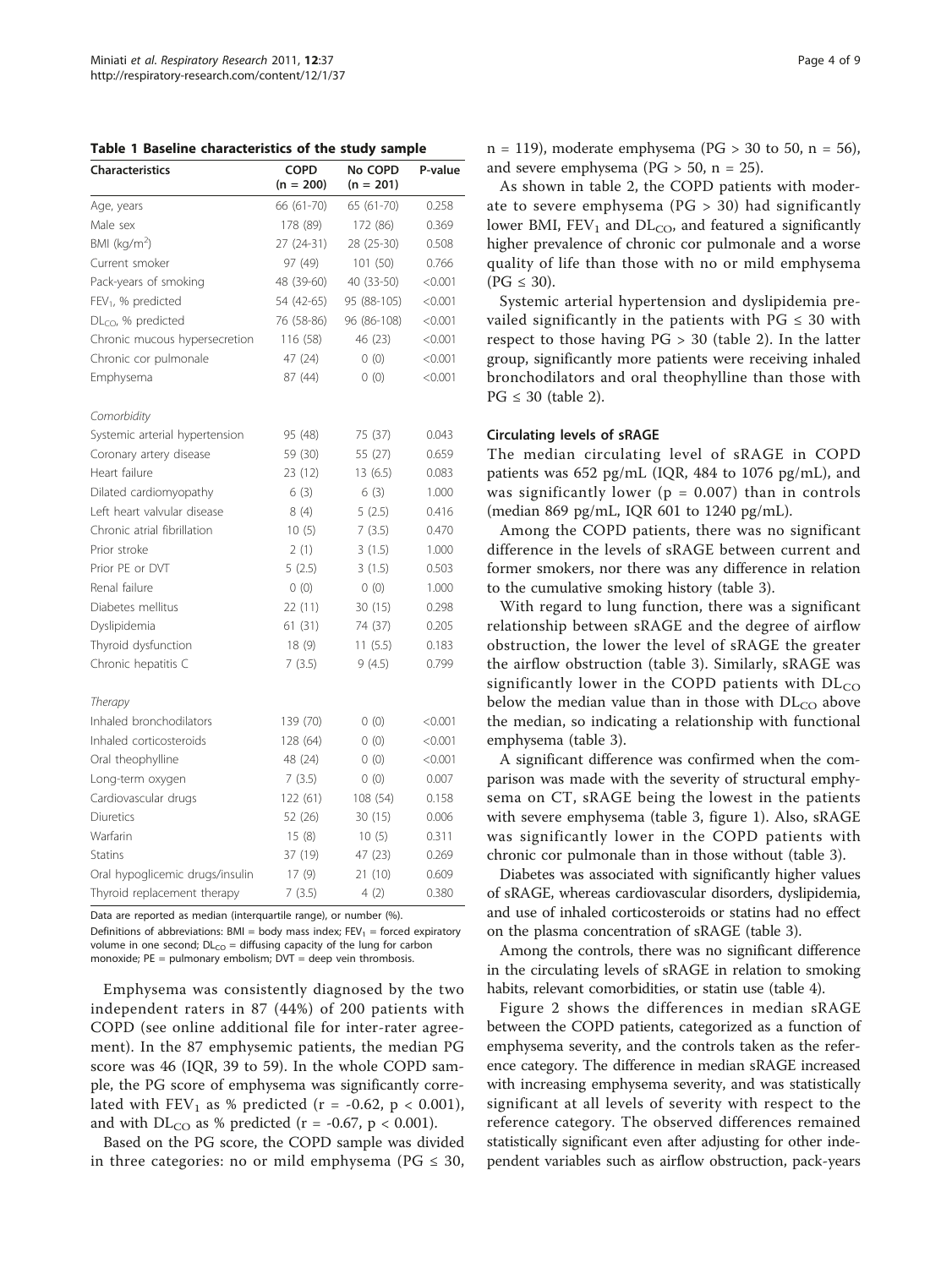<span id="page-4-0"></span>Table 2 Baseline characteristics of COPD patients in relation to the presence and severity of emphysema

| <b>Characteristics</b>         | No or mild<br>$(n = 119)$ | Moderate<br>to severe<br>$(n = 81)$ | P-value<br>0.475 |  |
|--------------------------------|---------------------------|-------------------------------------|------------------|--|
| Age, years                     | 66 (60-69)                | $67(62-71)$                         |                  |  |
| Male sex                       | 105 (88)                  | 73 (90)                             | 0.819            |  |
| BMI ( $kg/m2$ )                | 29 (26-31)                | 25 (23-27)                          | < 0.001          |  |
| Current smoker                 | 60 (50)                   | 37(46)                              | 0.565            |  |
| Pack-years of smoking          | 46 (38-59)                | 50 (40-60)                          | 0.152            |  |
| FEV <sub>1</sub> , % predicted | 60 (51-66)                | 42 (32-53)                          | < 0.001          |  |
| $DLCO$ , % predicted           | 83 (74-97)                | 57 (47-71)                          | < 0.001          |  |
| Chronic mucous hypersecretion  | 65 (55)                   | 51 (63)                             | 0.248            |  |
| Chronic cor pulmonale          | 16(13)                    | 31 (38)                             | < 0.001          |  |
| QoL questionnaire, total score | 28 (19-41)                | 40 (21-60)                          | 0.009            |  |
| Comorbidity                    |                           |                                     |                  |  |
| Systemic arterial hypertension | 67 (56)                   | 28 (35)                             | 0.004            |  |
| Coronary artery disease        | 37 (31)                   | 22 (27)                             | 0.636            |  |
| Heart failure                  | 12(10)                    | 11(14)                              | 0.502            |  |
| Diabetes mellitus              | 15(13)                    | 7(9)                                | 0.492            |  |
| Dyslipidemia                   | 44 (37)                   | 17(21)                              | 0.019            |  |
| Therapy                        |                           |                                     |                  |  |
| Inhaled bronchodilators        | 74 (62)                   | 65 (80)                             | 0.008            |  |
| Inhaled corticosteroids        | 71 (60)                   | 57 (70)                             | 0.135            |  |
| Oral theophylline              | 22 (18)                   | 26 (32)                             | 0.030            |  |
| Cardiovascular drugs           | 80 (67)                   | 42 (52)                             | 0.039            |  |
| <b>Diuretics</b>               | 28 (24)                   | 24 (30)                             | 0.412            |  |
| <b>Statins</b>                 | 25 (21)                   | 12(15)                              | 0.354            |  |

Data are reported as median (interquartile range), or number (%).

Definitions of abbreviations: QoL = quality of life.

For the other abbreviations see table 1.

of smoking, coronary artery disease, diabetes, and dyslipidemia.

The unadjusted difference in median sRAGE between the COPD patients with and those without chronic cor pulmonale was -181 pg/mL (table [3](#page-5-0)). After adjusting for smoking history, comorbid conditions, and emphysema severity, the difference in median sRAGE between the two groups decreased to -168 pg/mL, but remained statistically significant ( $p < 0.001$ ).

The interaction between emphysema and chronic cor pulmonale was not statistically significant. This means that both variables are important predictors of reduced sRAGE, but the effect of either variable does not vary in relation to the presence or absence of the other.

# Circulating levels of N-epsilon-carboxymethyl lysine and S100A12

The median circulating level of CML in COPD patients was 53 mcg/mL (IQR, 35 to 72 mcg/mL), and did not differ ( $p = 0.42$ ) from that of controls (median 50 mcg/mL, IQR 35 to 72 mcg/mL). Similarly, we found no difference in the plasma concentration of S100A12 between cases and controls, the median value of S100A12 being 42 ng/mL (IQR, 30 to 61 ng/mL) in the COPD patients, and 42 ng/mL (IQR, 33 to 57 ng/mL) in the controls  $(p = 0.71)$ .

Among the patients with COPD, there was no significant correlation between sRAGE and CML (r = -0.062,  $p = 0.38$ ), or S100A12 levels ( $r = -0.048$ ,  $p = 0.50$ ). Lack of correlation between sRAGE and the two RAGE ligands was confirmed in the controls ( $r = 0.007$ ,  $p =$ 0.92 vs CML;  $r = 0.013$ ,  $p = 0.86$  vs S100A12).

# **Discussion**

Over recent years, a number of reports showed that, relative to healthy controls, sRAGE is significantly reduced in a variety of disorders including coronary artery disease, rheumatoid arthritis, and idiopathic pulmonary fibrosis [[11-](#page-7-0)[14\]](#page-8-0). Since sRAGE acts as a decoy receptor for RAGE ligands, reduced levels of sRAGE are thought to be expression of an impaired immunologic control [\[11](#page-7-0)[-14\]](#page-8-0).

In the study by Smith and coworkers, circulating sRAGE was significantly correlated with  $FEV<sub>1</sub>$  as percent predicted, the greater the degree of airflow obstruction the lower the plasma concentration of sRAGE [\[15](#page-8-0)]. In a subset of 36 COPD patients, no significant relationship was observed between the plasma concentration of sRAGE and the lung diffusing capacity as reflected by  $DL_{CO}$  [\[15](#page-8-0)]. In that study, radiologic imaging of the chest was not available, so the relationship between sRAGE and emphysema could not be assessed.

In the present study, we found that circulating sRAGE is significantly lower in patients with stable COPD than in subjects without airflow obstruction who are matched to COPD patients on age and gender, and who also feature very similar comorbid conditions.

The reduction of sRAGE in COPD was strongly associated with the impairment of lung diffusing capacity, and the severity of structural emphysema as seen on CT. The association of sRAGE with emphysema remained statistically significant after adjusting for a number of independent variables including cumulative smoking history, coexistence of coronary artery disease, diabetes mellitus, or dyslipidemia.

In our sample, there were no cases of interstitial lung diseases since, by design, all the patients with chronic lung disorders other than COPD were excluded from the study.

One subject only was affected by rheumatoid arthritis – a 64-year old male who had normal lung function (FEV<sub>1</sub>/FVC >0.7, FEV<sub>1</sub> 92% predicted, and  $DL_{CO}$  100% predicted), and no abnormality on chest radiography. In this subject, the plasma concentration of sRAGE was 292 pg/mL.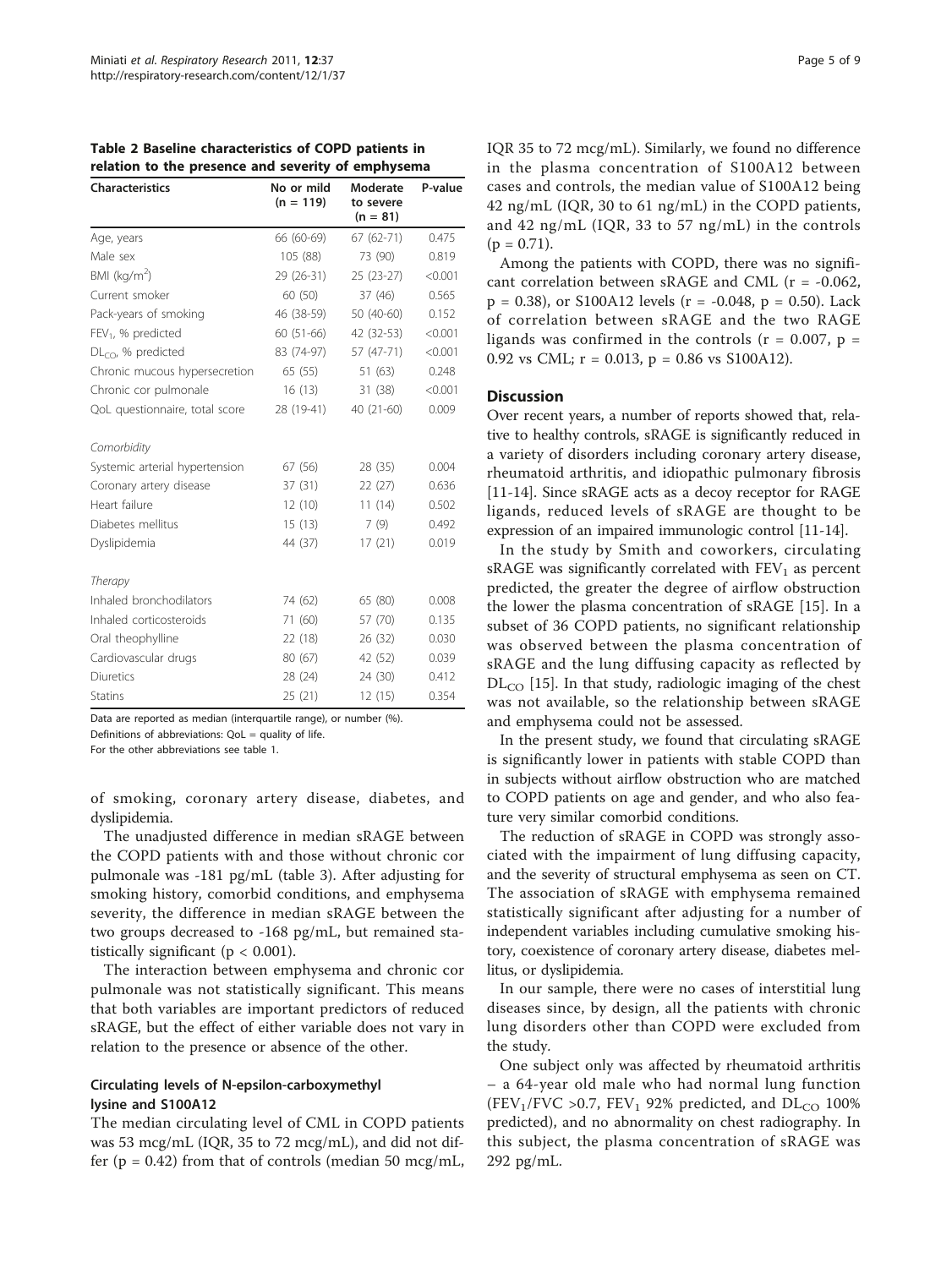| Characteristics                | n   | Median | <b>IQR</b> | P-value |
|--------------------------------|-----|--------|------------|---------|
| Smoking habits                 |     |        |            |         |
| Current smoker                 | 97  | 677    | 483-1076   | 0.777   |
| Former smoker                  | 103 | 638    | 492-1063   |         |
| Pack-years of smoking          |     |        |            |         |
| >48                            | 96  | 628    | 449-1055   | 0.479   |
| ≤48                            | 104 | 669    | 484-1076   |         |
| FEV <sub>1</sub> , % predicted |     |        |            |         |
| >50                            | 122 | 660    | 503-1078   | 0.015   |
| $50$                           | 62  | 763    | 538-1138   |         |
| $<$ 30                         | 16  | 435    | 247-544    |         |
| $DLCO$ % predicted             |     |        |            |         |
| >76                            | 96  | 745    | 546-1051   | 0.007   |
| $\leq 76$                      | 104 | 612    | 428-1076   |         |
| Emphysema                      |     |        |            |         |
| No or mild                     | 119 | 715    | 532-1174   | 0.003   |
| Moderate                       | 56  | 644    | 482-1041   |         |
| Severe                         | 25  | 465    | 243-644    |         |
| Chronic cor pulmonale          |     |        |            |         |
| yes                            | 47  | 534    | 321-741    | 0.002   |
| no                             | 153 | 715    | 529-1164   |         |
| Systemic arterial hypertension |     |        |            |         |
| yes                            | 95  | 658    | 484-1064   | 0.999   |
| no                             | 105 | 644    | 477-1076   |         |
| Coronary artery disease        |     |        |            |         |
| yes                            | 59  | 681    | 560-1040   | 0.352   |
| no                             | 141 | 631    | 465-1087   |         |
| Heart failure                  |     |        |            |         |
| yes                            | 23  | 886    | 583-1252   | 0.376   |
| no                             | 177 | 641    | 465-1039   |         |
| Diabetes mellitus              |     |        |            |         |
| yes                            | 22  | 920    | 735-1123   | 0.003   |
| no                             | 178 | 630    | 475-1069   |         |
| Dyslipidemia                   |     |        |            |         |
| yes                            | 61  | 681    | 508-1078   | 0.539   |
| no                             | 139 | 631    | 480-1062   |         |
| Inhaled corticosteroids        |     |        |            |         |
| yes                            | 128 | 642    | 482-1076   | 0.880   |
| no                             | 72  | 671    | 484-1078   |         |
| <b>Statins</b>                 |     |        |            |         |
| yes                            | 37  | 681    | 558-1033   | 0.713   |
| no                             | 163 | 641    | 470-1082   |         |

<span id="page-5-0"></span>Table 3 sRAGE in 200 COPD patients (univariate analysis)

Definitions of abbreviations:  $sRAGE = soluble receptor for advanced alvection$ end products (pg/mL); IQr = interquartile range. For the other abbreviations see table 1. The cutpoints of  $FEV_1$  % predicted are based on GOLD stage (see ref. [\[1\]](#page-7-0)). The cutpoints for pack-years of smoking and  $DL_{CO}$  % predicted are the median value in the whole sample.

It appears, therefore, that emphysema is independently associated with the level of sRAGE in patients with COPD.

In contrast to other tissues, membrane-bound RAGE is highly expressed in the normal adult human lung,

especially in the alveolar epithelial cells [[31-33](#page-8-0)]. RAGE is thought to have a homeostatic function in the lung for it enhances the adherence of type I epithelial cells to the extracellular matrix [[32\]](#page-8-0), and is implicated in the differentiation of type II into type I epithelial cells, a crucial step in the process of alveolar repair [[34](#page-8-0)].

So, the reduced levels of sRAGE we observed in the patients with moderate to severe emphysema could be the consequence of the extensive disruption of alveoli and alveolar walls that is the hallmark of emphysema.

Alternatively, the reduced levels of sRAGE in emphysemic patients may reflect the exposure to a high burden of RAGE ligands. This could, in turn, be caused by the release of pro-inflammatory cytokines and inflammatory mediators that is known to occur in COPD [[35\]](#page-8-0).

We found no significant difference, between cases and controls, in the plasma concentrations of the RAGE ligands CML and S100A12. This is at variance with the results of three recent studies showing that: (a) CML is detected in the epithelial lining fluid from peripheral airways in patients with COPD, and correlates with the severity of airflow obstruction [[36\]](#page-8-0); (b) S100A12 concentration in the sputum of patients with COPD is significantly higher than in healthy subjects [\[37](#page-8-0)]; (c) HMGB1 levels in induced sputum are significantly higher in asthmatic patients than in controls, and correlate significantly with the severity of asthma and the percent of neutrophils in sputum [[38](#page-8-0)].

These data suggest compartmentalization of RAGE ligands in the airway lumen in patients with obstructive lung diseases, and may explain why we did not find any significant increase in the circulating levels of CML and S100A12 in our COPD sample.

Since RAGE is considered a marker of alveolar epithelial cell integrity, it may be speculated that disruption of alveolar integrity is associated with downregulation of RAGE. This hypothesis was tested in animal models recapitulating idiopathic pulmonary fibrosis (IPF), and in lung specimens from patients with known IPF [[13](#page-7-0)[,14](#page-8-0)]. These studies indicate that: (a) RAGE is downregulated in murine models of IPF; (b) RAGE-null mice are prone to develop fibrotic lesions in their lungs; (c) in humans, RAGE and sRAGE transcripts are significantly reduced in lPF lungs as compared with normal lungs. Taken together these findings support the concept that RAGE may have a protective role in the lungs, and that loss of RAGE contributes to IPF pathogenesis [[13,](#page-7-0)[14\]](#page-8-0).

By contrast, immunohistochemical studies show that RAGE is over-expressed in the conducting airways [\[16](#page-8-0)] and alveolar walls [[39\]](#page-8-0) of patients with COPD. Recently, a proteomic screening study of the lung tissue in patients with IPF and with COPD revealed that full length-RAGE is reduced in both diseases whereas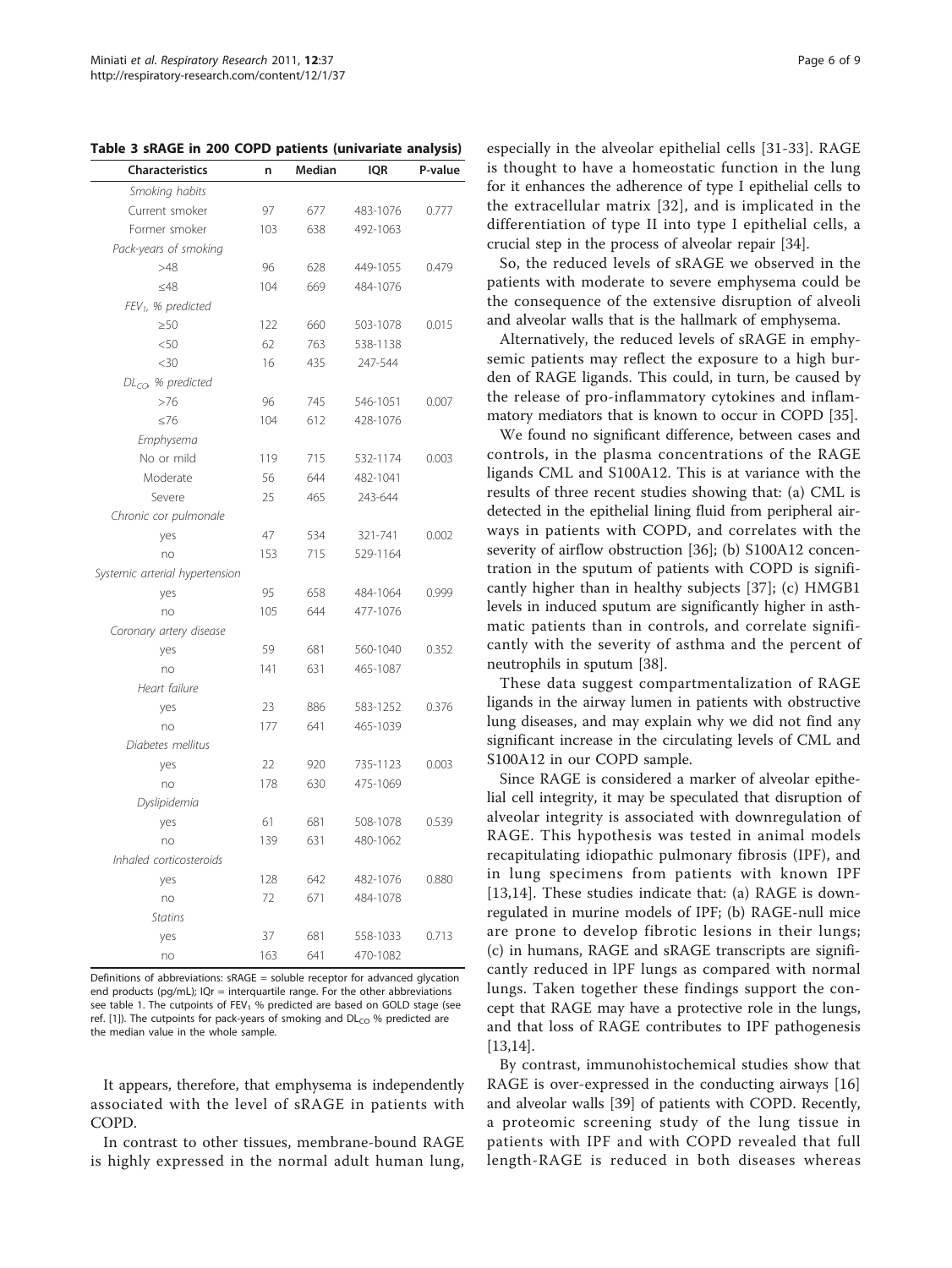<span id="page-6-0"></span>

| <b>Characteristics</b>         | n   | Median | <b>IQR</b> | P-value |
|--------------------------------|-----|--------|------------|---------|
| Smoking habits                 |     |        |            |         |
| Current smoker                 | 101 | 884    | 622-1284   | 0.888   |
| Former smoker                  | 100 | 833    | 579-1035   |         |
| Pack-years of smoking          |     |        |            |         |
| >40                            | 101 | 869    | 601-1305   | 1.000   |
| $<$ 40                         | 100 | 856    | 600-1203   |         |
| Systemic arterial hypertension |     |        |            |         |
| yes                            | 75  | 790    | 619-1207   | 0.382   |
| no                             | 126 | 899    | 591-1248   |         |
| Coronary artery disease        |     |        |            |         |
| yes                            | 55  | 874    | 671-1055   | 1.000   |
| no                             | 146 | 855    | 570-1292   |         |
| Heart failure                  |     |        |            |         |
| yes                            | 13  | 772    | 663-948    | 0.568   |
| no                             | 188 | 876    | 598-1247   |         |
| Diabetes mellitus              |     |        |            |         |
| yes                            | 30  | 907    | 680-1124   | 0.435   |
| no                             | 171 | 851    | 584-1247   |         |
| Dyslipidemia                   |     |        |            |         |
| yes                            | 74  | 853    | 621-1008   | 0.884   |
| no                             | 127 | 874    | 580-1291   |         |
| <b>Statins</b>                 |     |        |            |         |
| yes                            | 47  | 772    | 617-951    | 0.182   |
| no                             | 154 | 899    | 582-1295   |         |

Table 4 sRAGE in 201 controls (univariate analysis)

Definitions of abbreviations: sRAGE = soluble receptor for advanced glycation end products (pg/mL); IQr = interquartile range. The cutpoint of 40 pack-years is the median value measured in the whole sample.

esRAGE levels decline in IPF but not in COPD [[40\]](#page-8-0). So, it may be that specific RAGE variants are involved in COPD. This issue warrants further investigation.

Although it was not the primary objective of our study, we found that chronic cor pulmonale is strongly and independently associated with reduced levels of sRAGE in COPD.

Chronic cor pulmonale may develop in COPD as a consequence of anatomic remodeling of the pulmonary vasculature, and sustained vasoconstriction due to chronic hypoxia and superimposed respiratory acidosis [[41\]](#page-8-0).

Recent experimental data suggest that reactive oxygen species, released during inflammation, may impact on the structure and function of the right ventricle [[42](#page-8-0)]. So, the low concentrations of sRAGE we measured in the patients with chronic cor pulmonale could again be regarded as indicating exposure to high levels of RAGE ligands. This hypothesis should be further tested in patients with established pulmonary arterial hypertension.

We acknowledge that our study has some limitations. First, given the cross-sectional nature of the study, we obtained a single determination of sRAGE,  $FEV<sub>1</sub>$  and  $DL<sub>CO</sub>$ , and a single CT scan study. This precluded the possibility of evaluating whether changes in sRAGE over time are predictive of a decline in lung function, or worsening of emphysema in patients with established COPD. Second, we measured total circulating sRAGE because the ELISA method we used does not differentiate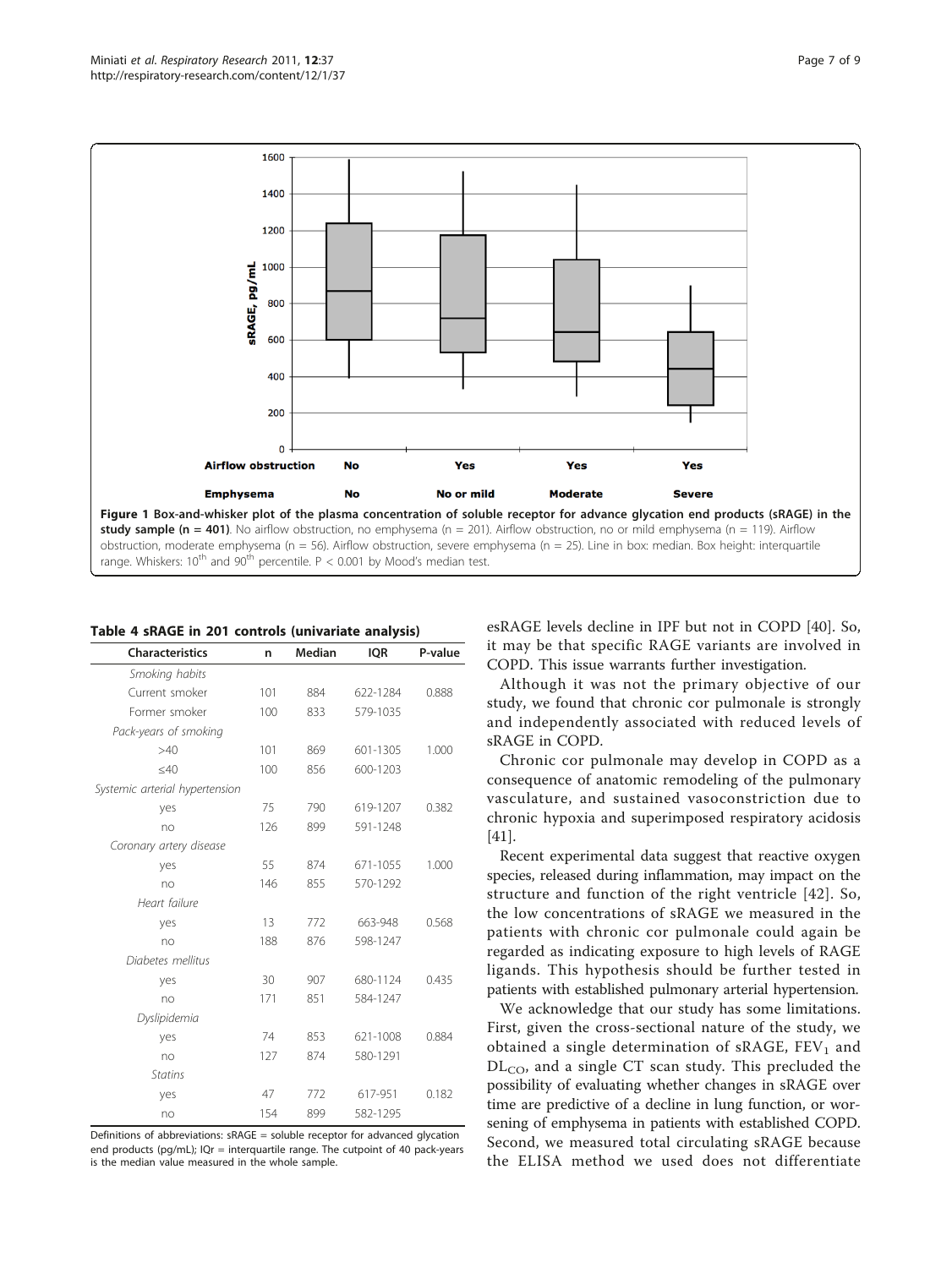

<span id="page-7-0"></span>

between the shedded isoform and that generated by alternative splicing (esRAGE). Third, we did not measure the expression of RAGE in the lung tissue and, therefore, we could not assess the relationship between the membranebound and the soluble isoforms of the receptor.

Investigating on the dynamics of RAGE and its soluble isoforms in COPD seems warranted in view of the results of two recent meta-analyses of genome-wide, population-based studies [[43,44](#page-8-0)]. A strong association was found between lung function (as reflected by the  $FEV<sub>1</sub>/FVC$  ratio) and single nucleotide polymorphisms in the AGER gene encoding RAGE, which is a plausible candidate for causal association [[43,44](#page-8-0)].

## Conclusions

In summary, we found that circulating sRAGE is significantly reduced in COPD patients with respect to ageand sex-matched controls. Emphysema and chronic cor pulmonale are independent predictors of reduced sRAGE levels in COPD.

#### Acknowledgements

The authors wish to thank Giosuè Catapano and Cristina Carli for excellent clinical and technical assistance. Permission was obtained from those who are acknowledged.

**Funding source:** This work was supported by the European Union 5<sup>th</sup> Framework Programme under the contract number QLG1-CT-2001-01012 (COPD GENE SCAN Project).

#### Author details

<sup>1</sup>Department of Medical and Surgical Critical Care, University of Florence, 50134 Florence, Italy. <sup>2</sup>Institute of Clinical Physiology, National Research Council, 56124 Pisa, Italy. <sup>3</sup>Tuscany Foundation "Gabriele Monasterio", 56124

Pisa, Italy. <sup>4</sup>Unit of Biostatistics, Department of Environmental Medicine, Karolinska Institutet, 70177 Stockholm, Sweden. <sup>5</sup>Division of Biostatistics Arnold School of Public Health, University of South Carolina, Columbia, 29208 SC, USA.

#### Authors' contributions

MM designed the study; MM, SM, and EF contributed to acquisition and interpretation of data; GB and FC measured sRAGE; MB contributed to statistical analysis; MM and MB drafted the manuscript. All the authors read and approved the final version of the manuscript.

#### Competing interests

The authors declare that they have no competing interests.

Received: 7 December 2010 Accepted: 30 March 2011 Published: 30 March 2011

#### References

- 1. Rabe KF, Hurd S, Anzueto A, Barnes PJ, Buist SA, Calverley P, Fukuchi Y, Jenkins C, Rodriguez-Roisin R, van Weel C, Zielinski J: [Global Initiative for](http://www.ncbi.nlm.nih.gov/pubmed/17507545?dopt=Abstract) [Chronic Obstructive Lung Disease. Global strategy for the diagnosis,](http://www.ncbi.nlm.nih.gov/pubmed/17507545?dopt=Abstract) [management, and prevention of chronic obstructive pulmonary disease:](http://www.ncbi.nlm.nih.gov/pubmed/17507545?dopt=Abstract) [GOLD executive summary.](http://www.ncbi.nlm.nih.gov/pubmed/17507545?dopt=Abstract) Am J Respir Crit Care Med 2007, 176:532-555.
- 2. Agusti AG, Sauleda J, Miralles C, Gomez C, Togores B, Sala E, Batle S, Busquets X: [Skeletal muscle apopotosis and wight loss in chronic](http://www.ncbi.nlm.nih.gov/pubmed/12186825?dopt=Abstract) [obstructive pulmonary disease.](http://www.ncbi.nlm.nih.gov/pubmed/12186825?dopt=Abstract) Am J Respir Crit Care Med 2002, 166:485-489.
- 3. Vestbo J, Prescott E, Almdal T, Dahl M, Nordestgaard BG, Andersen T, Sørensen TIA, Lange P: [Body mass, fat-free mass, and prognosis in](http://www.ncbi.nlm.nih.gov/pubmed/16368793?dopt=Abstract) [patients with COPD from a random population sample.](http://www.ncbi.nlm.nih.gov/pubmed/16368793?dopt=Abstract) Am J Respir Crit Care Med 2006, 173:79-83.
- Vestbo J, Anderson W, Coxson HO, Crim C, Dawber F, Edwards LD, Hagan G, Knobil K, Lomas DA, MacNee W, Silverman EK, Tal-Singer R, on behalf of the ECLIPSE Investigators: [Evaluation of COPD longitudinally to](http://www.ncbi.nlm.nih.gov/pubmed/18216052?dopt=Abstract) [identify predictive surrogate end-points \(ECLIPSE\).](http://www.ncbi.nlm.nih.gov/pubmed/18216052?dopt=Abstract) Eur Respir J 2008, 31:869-873.
- Agusti A, Calverley P, Celli B, Coxson HO, Edwards LD, Lomas D, MacNee W, Miller BE, Rennard S, Silverman EK, Tal-Singer R, Wouters E, Yates JC, Vestbo J: [Characterisation of COPD heterogeneity in the ECLIPSE cohort.](http://www.ncbi.nlm.nih.gov/pubmed/20831787?dopt=Abstract) Respir Res 2010, 11:122.
- 6. Hurst JR, Vestbo J, Anzueto A, Locantore N, Müllerova H, Tal-Singer R, Miller B, Lomas D, Agusti A, MacNee W, Calverley P, Rennard S, Wouters E, Wedzicha JA, for the ECLIPSE Investigators: [Susceptibility to exacerbations](http://www.ncbi.nlm.nih.gov/pubmed/20843247?dopt=Abstract) [in chronic obstructive pulmonary disease.](http://www.ncbi.nlm.nih.gov/pubmed/20843247?dopt=Abstract) N Engl J Med 2010, 363:1128-1138.
- 7. Neeper M, Schmidt AM, Brett J, Yan SD, Wang F, Pan YC, Elliston K, Stern D, Shaw A: [Cloning and expression of a cell surface receptor for advanced](http://www.ncbi.nlm.nih.gov/pubmed/1378843?dopt=Abstract) [glycosylation end products of proteins.](http://www.ncbi.nlm.nih.gov/pubmed/1378843?dopt=Abstract) J Biol Chem 1992, 267:14998-15004.
- Basta G: [Receptor for advanced glycation end products and](http://www.ncbi.nlm.nih.gov/pubmed/17826783?dopt=Abstract) [atherosclerosis: from basic mechanisms to clinical implications.](http://www.ncbi.nlm.nih.gov/pubmed/17826783?dopt=Abstract) Atherosclerosis 2008, 196:9-21.
- 9. Bierhaus A, Schiekofer S, Schwaninger M, Andrassy M, Humpert PM, Chen J, Hong M, Luther T, Henle T, Klöting I, Morcos M, Hofmann M, Tritschler H, Weigle B, Kasper M, Smith M, Perry G, Schmidt AM, Stern DM, Häring HU, Schleicher E, Nawroth PP: [Diabetes-associated sustained activation of the](http://www.ncbi.nlm.nih.gov/pubmed/11723063?dopt=Abstract) [transcription factor nuclear factor-kappa B.](http://www.ncbi.nlm.nih.gov/pubmed/11723063?dopt=Abstract) Diabetes 2001, 50:2792-2808.
- 10. Park L, Raman KG, Lee KJ, Lu Y, Ferran LJ Jr, Chow WS, Stern D, Schmidt AM: [Suppression of accelerated diabetic atherosclerosis by the](http://www.ncbi.nlm.nih.gov/pubmed/9734395?dopt=Abstract) [soluble receptor for advanced glycation end products.](http://www.ncbi.nlm.nih.gov/pubmed/9734395?dopt=Abstract) Nat Med 1998, 4:1025-1031.
- 11. Falcone C, Emanuele E, D'Angelo A, Buzzi MP, Belvito C, Cuccia M, Geroldi D: [Plasma levels of soluble receptor for advanced glycation end](http://www.ncbi.nlm.nih.gov/pubmed/15731496?dopt=Abstract) [products and coronary artery disease in nondiabetic men.](http://www.ncbi.nlm.nih.gov/pubmed/15731496?dopt=Abstract) Arterioscler Thromb Vasc Biol 2005, 25:1032-1037.
- 12. Pullerits R, Bokarewa M, Dahlberg L, Tarkowski A: Decreased levels of soluble receptor for advanced glycation end products in patients with rheumatoid arthritis indicating deficient inflammatory control. Arthritis Res Ther 2005, 7:817-824.
- 13. Englert JM, Hanford LE, Kaminski N, Tobolewski JM, Tan RJ, Fattman CL, Ramsgaard L, Richards TJ, Loutaev I, Nawroth PP, Kasper M, Bierhaus A,